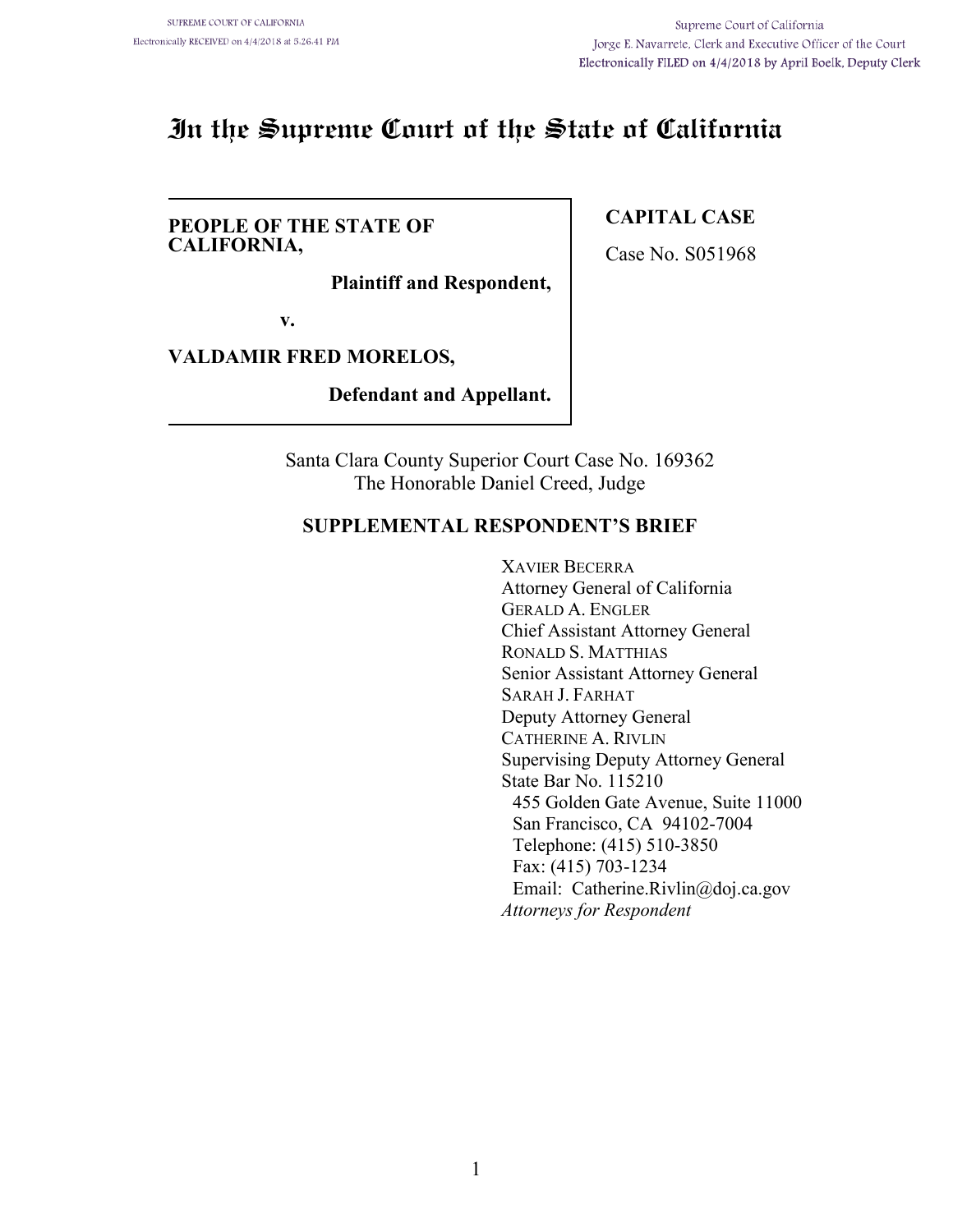## **TABLE OF CONTENTS**

## **Page**

| I. | Appellant's knowing and intelligent waiver of a jury |                                                                                                |  |
|----|------------------------------------------------------|------------------------------------------------------------------------------------------------|--|
|    | $A_{\cdot}$                                          | Appellant established his competence before<br>moving to represent himself and entering a jury |  |
|    | Β.                                                   |                                                                                                |  |
|    | $\mathcal{C}$ .                                      | Appellant's jury waiver was valid for each stage                                               |  |
|    |                                                      |                                                                                                |  |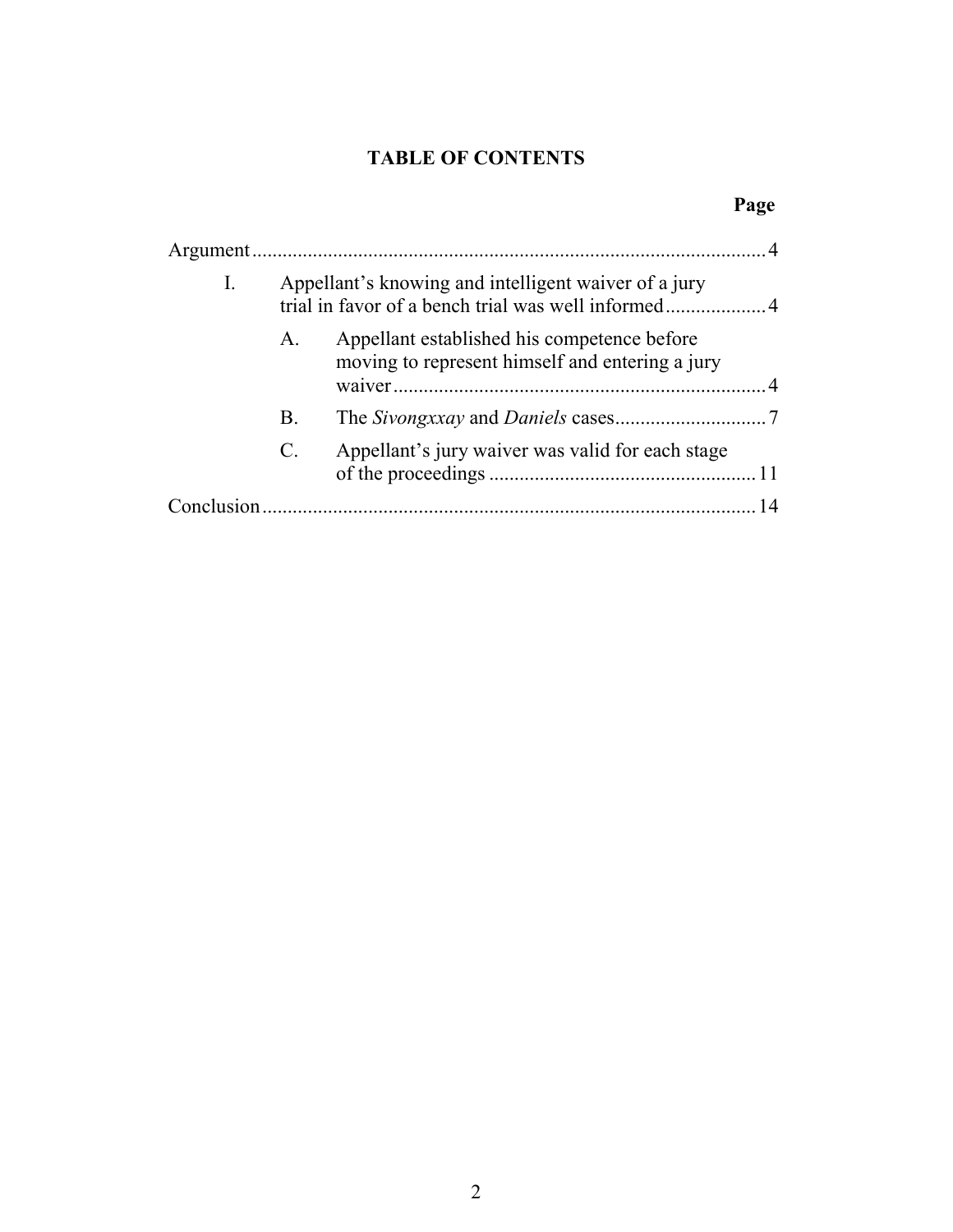## **TABLE OF AUTHORITIES**

|                       | Page |
|-----------------------|------|
| <b>CASES</b>          |      |
| Faretta v. California |      |
| People v. Daniels     |      |
| People v. Sivongxxay  |      |
| <b>STATUTES</b>       |      |
|                       |      |
|                       |      |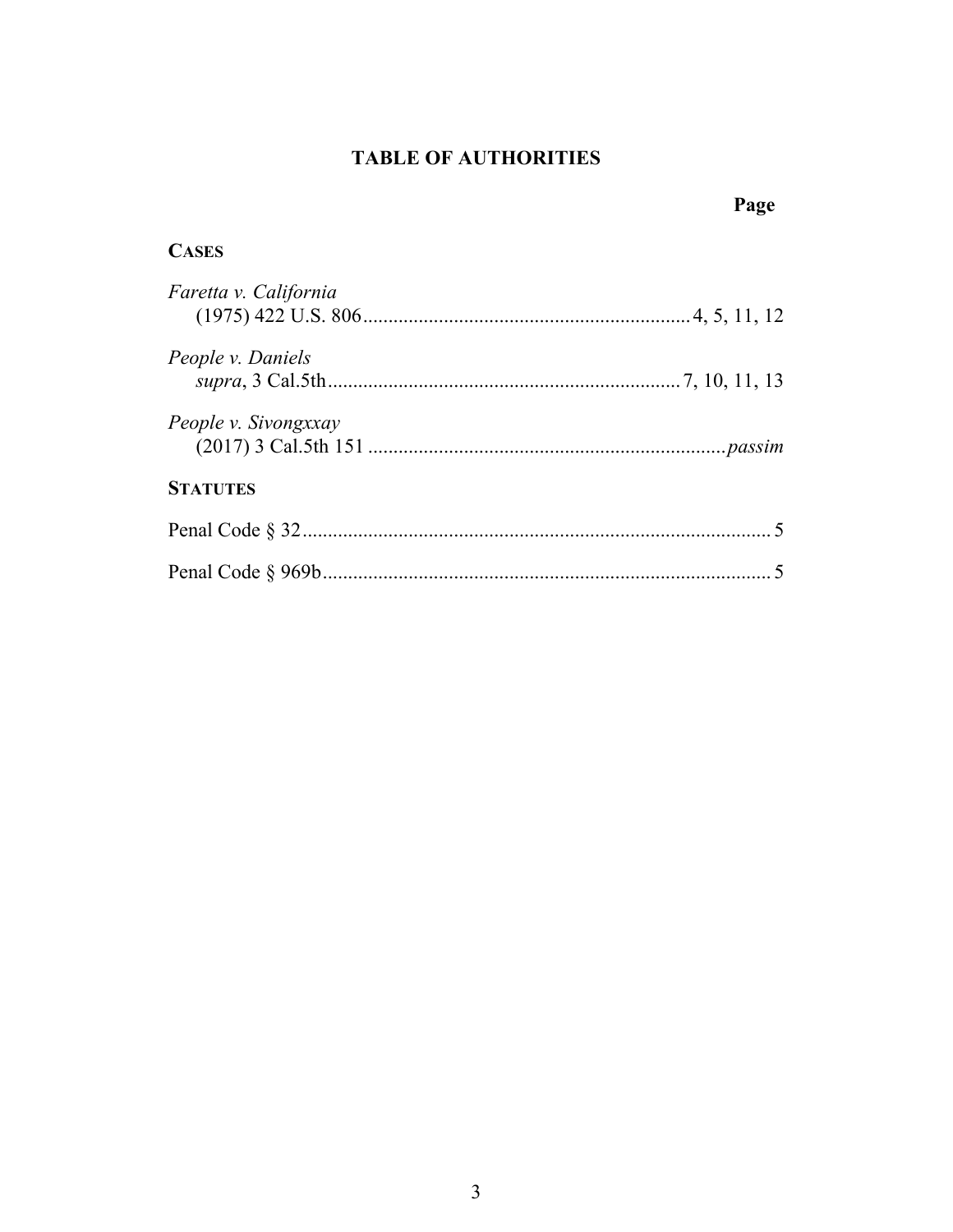#### **ARGUMENT**

### **I. APPELLANT'S KNOWING AND INTELLIGENT WAIVER OF A JURY TRIAL IN FAVOR OF A BENCH TRIAL WAS WELL INFORMED**

Appellant has filed a supplemental argument asserting that his waiver of jury for the guilt, special circumstances, and penalty phases of trial was invalid, citing *People v. Sivongxxay* (2017) 3 Cal.5th 151. Mr. Morelos exercised his right to self-represent and in that capacity made various informed decisions about the conduct of his trial. His waiver of a jury in favor of a bench trial in front of Judge Creed was knowing, intelligent, and well informed.

#### **A. Appellant Established his Competence Before Moving to Represent Himself and Entering a Jury Waiver**

On August 23, 1993, on the basis of an advisory report from Dr. Robert C. Burr, finding appellant competent, albeit antisocial and sadistic (CTA(1) 156-160), appellant was set for a hearing in Superior Court on his competence. (RT [6/23/1992] 3.) A second report was filed in September 1993 by Dr. Echeandia, also finding appellant competent. (CTA(1) 161- 166; see also RT [7/19/1995] 10.) The court found appellant Morelos competent to stand trial on September 22, 1993. (RTA [9/22/1993] 1.)

His competence established, and pursuing his plan for trial step by step, appellant filed a petition pursuant to *Faretta v. California* (1975) 422 U.S. 806, to represent himself at trial. On July 19, 1995, he was questioned by the court. He asserted that he would be ready for trial as scheduled on August 14, 1995. (RT [7/19/1995] 3.) He explained that he was not making his *Faretta* motion because of any dissatisfaction with counsel, he simply wanted to represent himself as was his right. (RT [7/19/1995] 5.) The clarity of his thinking was established, as was the absence of any promises or threats. (*Ibid*.) The court took appellant through his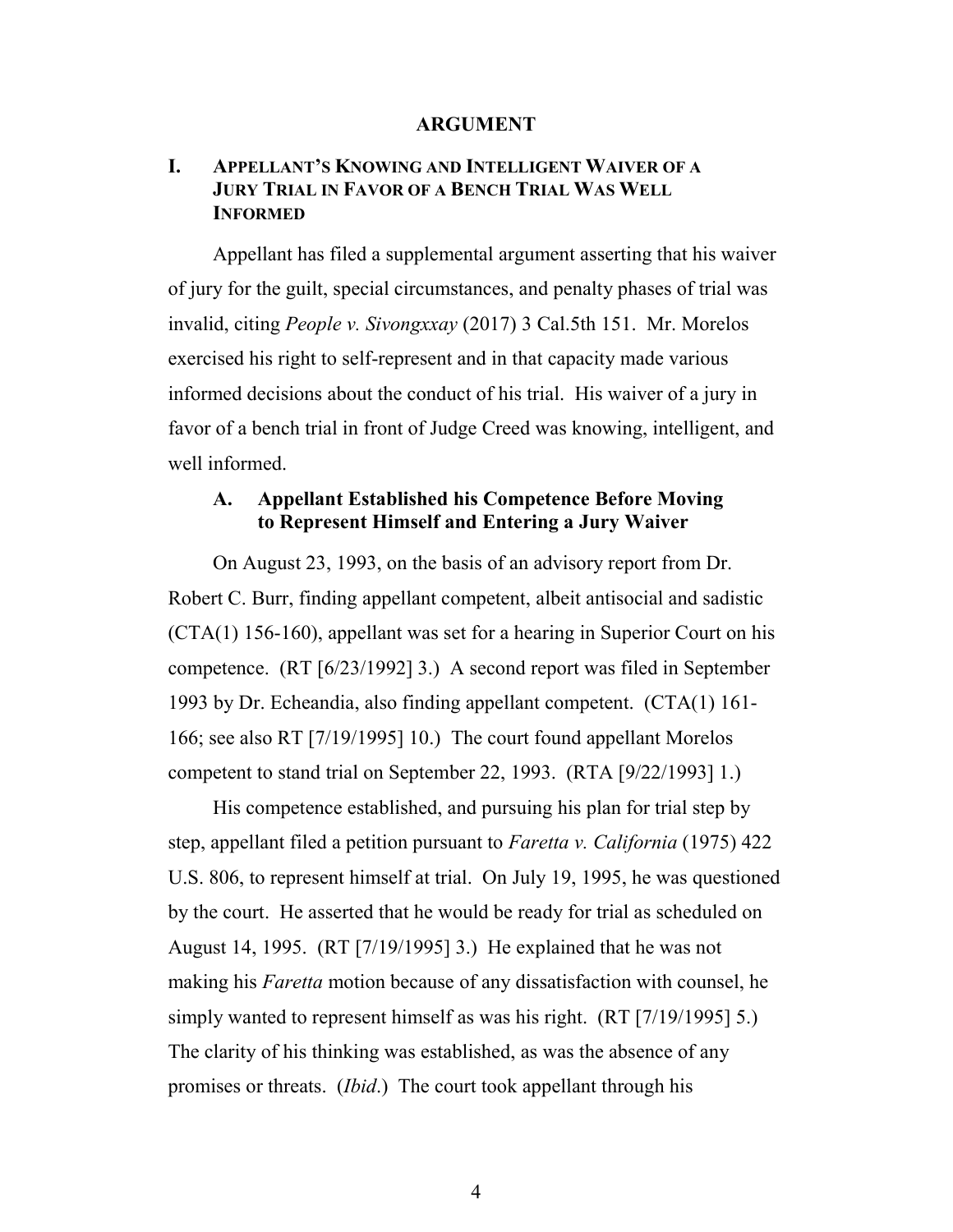constitutional trial rights, including the right to a speedy public trial, trial by jury, subpoena power, presence, confrontation and cross-examination of witnesses, to testify or to remain silent, to bail, and to appointed counsel. The court determined that appellant clearly understood those rights and had discussed them with the attorney who had been representing him up to that point. (RT [7/19/1995] 5-7.) The court assured itself of appellant's literacy and that he understood that generally it is a very bad idea to try to represent yourself. (RT [7/19/1995] 7.) The court explained that the trial judge would not be able to give him special treatment and would hold him to the same standard of conduct and knowledge of the law that an attorney would bring. (*Ibid*.) Appellant understood he would face an experienced prosecutor. He was further questioned about his waiver form and understanding of all the points raised there by that prosecutor. (RT [7/19/1995] 10-13.) The court found "that the defendant has given up his right to an attorney after having made a sufficient showing that he is competent to represent himself and that he is aware of the consequences procedurally, penalty-wise of that decision and I will so find and certify the defendant in pro per status." (RT [7/19/1995] 13.)

One of appellant's next steps upon asserting and achieving his *Faretta* rights was to raise the issue of waiving a jury and having a bench trial. (RT [7/21/1995] 19; RT [7/27/1995] 30-31.) Appellant's probation report and Penal Code section 969b packets showed he had three prior separate experiences with the criminal justice system, resulting in three sets of criminal convictions. Appellant was convicted by plea of assault with a deadly weapon and committed to state prison for three years in 1982. He was convicted of being an accessory (Pen. Code, § 32) and was placed on probation for three years for that misdemeanor in 1987. In 1988, he was returned to prison for five years and four months following his conviction,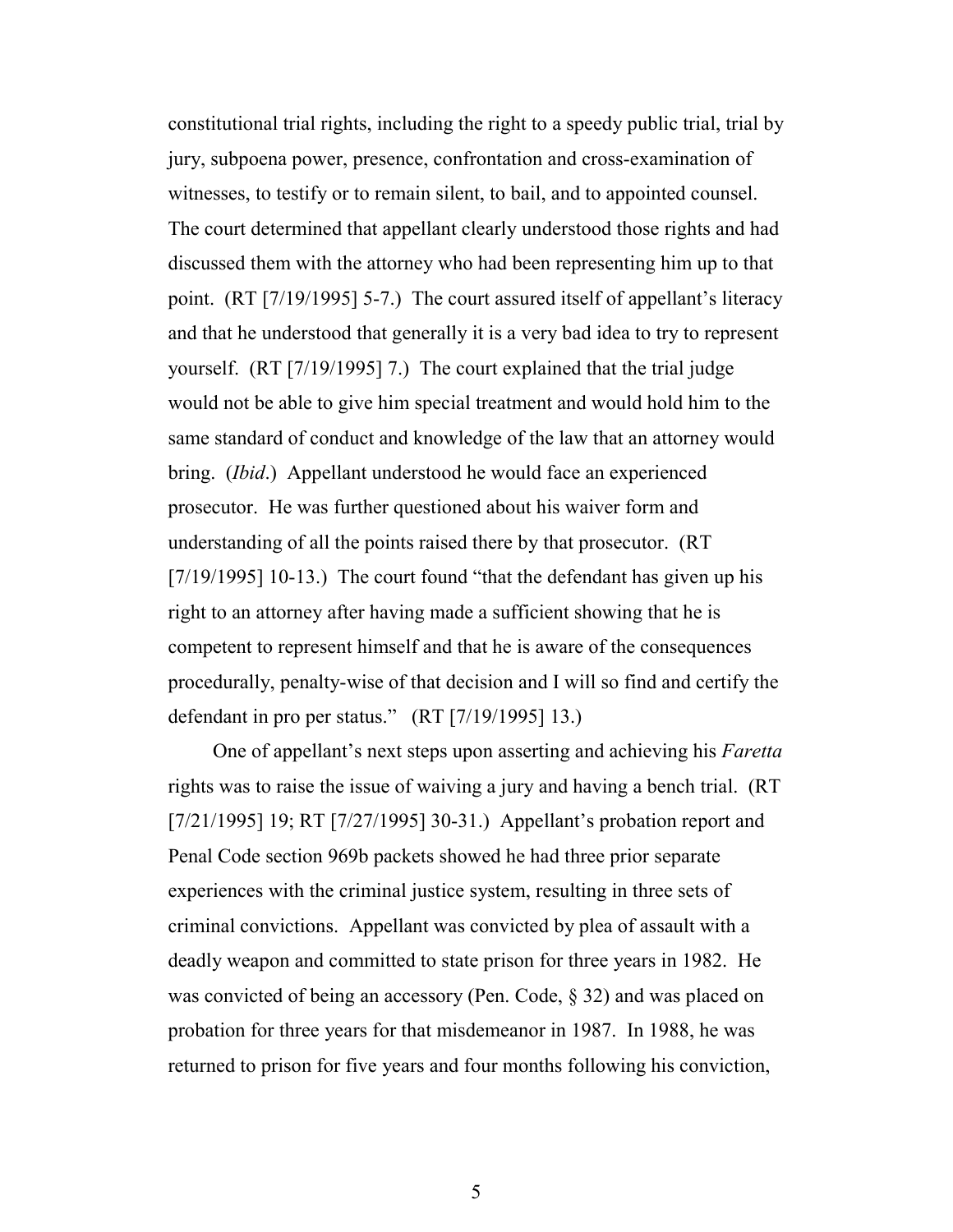by plea, of first degree burglary and robbery. (3CT 538A-539, 619, 629- 632.)

On August 11, 1995, Judge Ball took a jury waiver on behalf of Judge Creed to whom the case was being transferred:

THE COURT: All right. Let's take things in order then. First let [me] ask you, Mr. Morelos, are you thinking clearly this afternoon?

THE DEFENDANT: Yes, I am.

THE COURT: In other words, you're not under the influence of any drugs, alcohol, or medicine of any kind?

THE DEFENDANT: No, I'm not.

THE COURT: Now, you understand that you have an absolute constitutional right to a trial by a jury. In other words, 12 individuals to make the factual determination both as to your guilt and in the event that that jury would find you guilty and determine one or more special circumstances to be true, that you would have a constitutional right to a jury to determine the penalty for which the crimes would be punishable.

Now, that's been explained to you and you understand that, correct?

THE DEFENDANT: Yes. That's been explained and I do understand it.

THE COURT: And you, at this time, it's my understanding, based upon that understanding, wish to freely and voluntarily waive those rights to those jury trials provided that Judge Daniel Creed will make this specific to this particular judge, agree is able to hear your trial; is that correct?

THE DEFENDANT: Yes, I waive jury.

THE COURT: Now, has anybody promised you anything, used any force, threats, pressure on you of any kind to get you to make that decision?

THE DEFENDANT: No, no one.

THE COURT: In other words, you've made that decision freely and voluntarily based upon your own knowledge and understanding of the facts, and the law that's been explained to you and that you understand?

THE DEFENDANT: Yes.

(RT [8/11/1995] 48-49.) The court found appellant "freely, knowingly, and

intelligently has, in fact, waived his right to a jury trial both as to the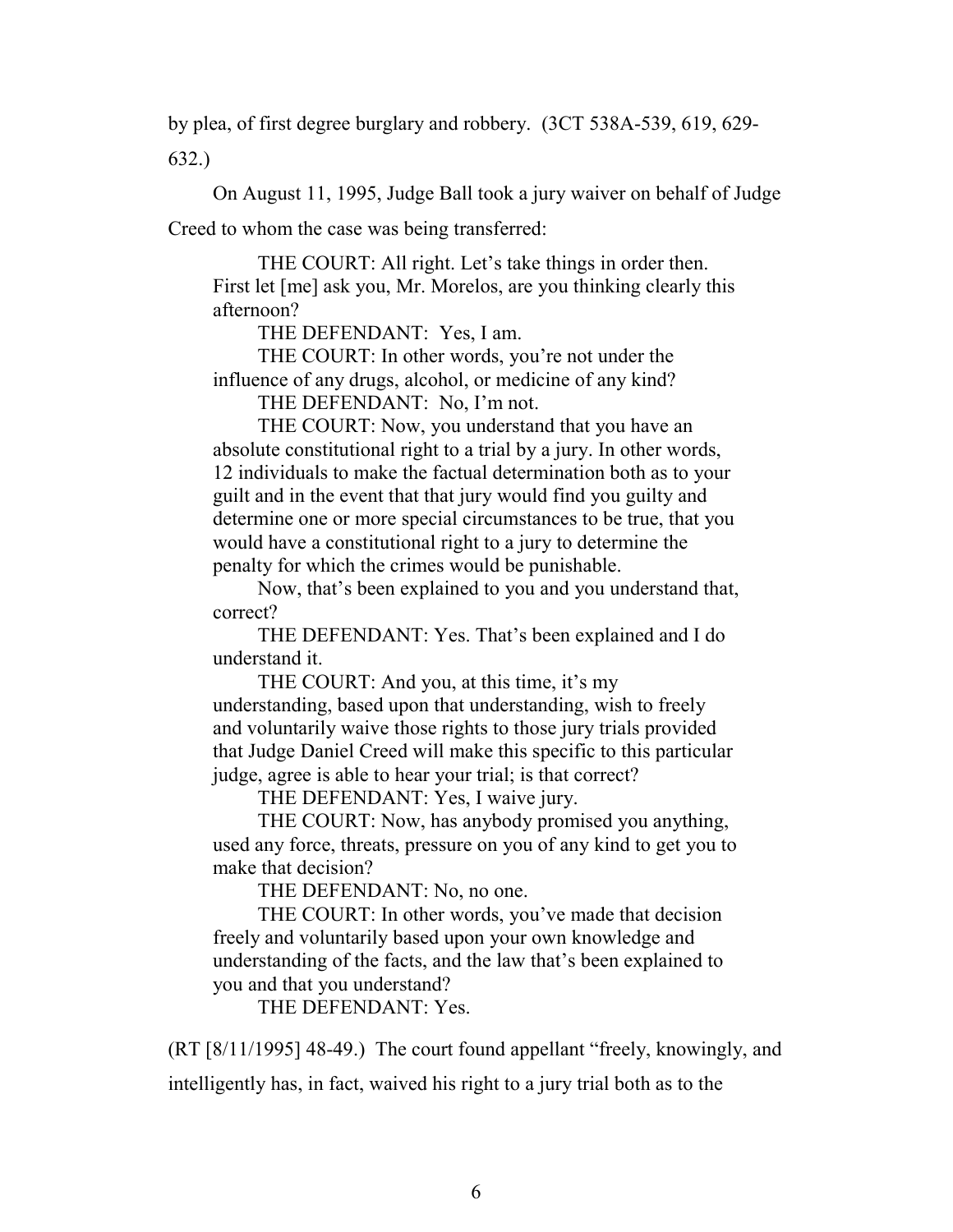penalty and the guilt phase of the Information. And that waiver is limited specifically to the availability of Judge Daniel Creed hearing the matter." (RT [8/11/1995] 49.)

#### **B. The** *Sivongxxay* **and** *Daniels* **Cases**

As this Court explained in *Sivongxxay*, a criminal defendant may make a voluntary, knowing and intelligent waiver of the right to a jury:

Under the federal Constitution and our state Constitution, a defendant in a criminal prosecution has a right to a jury trial. (U.S. Const., amend. VI; Cal. Const., art. I, § 16; *People v. Weaver* (2012) 53 Cal.4th 1056, 1071 (*Weaver*).) However, a "jury may be waived in a criminal cause by the consent of both parties expressed in open court by the defendant and the defendant's counsel." (Cal. Const., art. I, § 16.) Waiver must be "express[ed] in words ... and will not be implied from a defendant's conduct." (*People v. Holmes* (1960) 54 Cal.2d 442, 443-444 (*Holmes*).) Moreover, "a defendant's waiver of the right to jury trial may not be accepted by the court unless it is knowing and intelligent, that is, "" 'made with a full awareness both of the nature of the right being abandoned and the consequences of the decision to abandon it,' "' as well as voluntary '" 'in the sense that it was the product of a free and deliberate choice rather than intimidation, coercion, or deception.' " ' " (*People v. Collins* (2001) 26 Cal.4th 297, 305 (*Collins*), quoting *Moran v. Burbine* (1986) 475 U.S. 412.) "[W]hether or not there is an intelligent, competent, selfprotecting waiver of jury trial by an accused must depend upon the unique circumstances of each case." (*Adams v. U.S. ex rel. McCann* (1942) 317 U.S. 269, 278 (*Adams*).)

(3 Cal.5th at p. 166, parallel citations omitted.)

In *Sivongxxay*, the court found there was an inadequate waiver of the right to a jury trial with respect to the special circumstance determination under state law (citing Pen. Code, §§ 190.1, subd. (a), 190.4, subd. (a), *People v. Memro* (1985) 38 Cal.3d 658, 700-704), but found the error was harmless. (3 Cal.5th at pp. 170-171, 176-188.) This Court found, as to the guilt and penalty phases, including the special circumstance determination,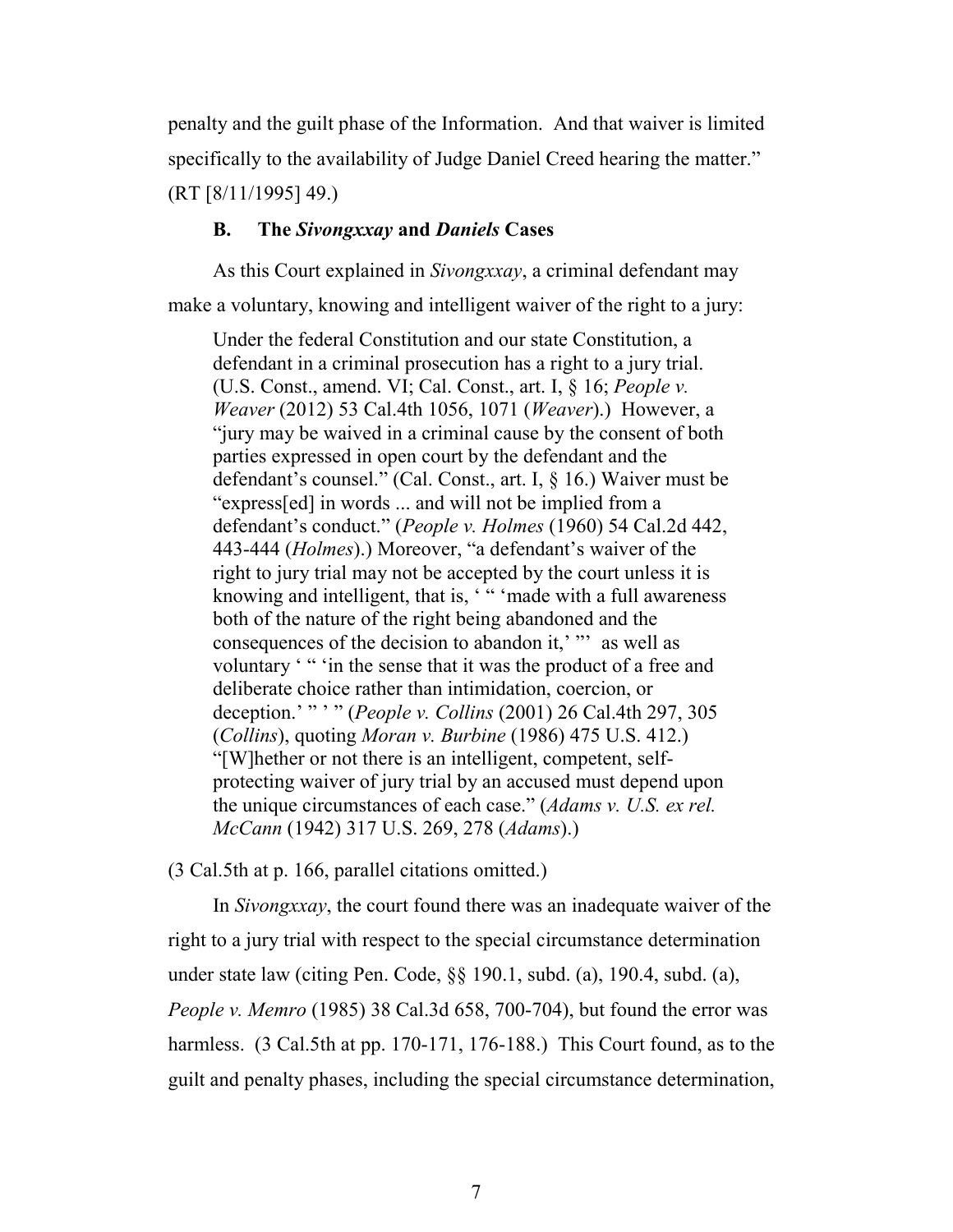a knowing and intelligent waiver of his right to a jury trial under federal and state constitutional standards. (*Id*. at pp. 167-168, 171-172.) There, the trial court informed the defendant he had the right to a trial by a jury of 12 members of the community selected by the parties, or a trial by the court alone without a jury, under the beyond-a-reasonable-doubt standard. In a court trial, the court would decide whether the prosecutor met the burden of proof. In response to the question of "Do you give up your right to a jury trial and agree that this court, alone, will make those decisions," the defendant responded that he did. (*Id*. at pp. 165-166.)

Sivongxxay claimed on appeal that, while his jury waiver was voluntary, it was neither knowing nor intelligent because the court's colloquy did not explain that a jury must be impartial, that its verdict must be unanimous, or that the trial court must declare a mistrial if the jury fails to reach a verdict. He also complained that the court did not ask any questions confirming Sivongxxay understood how a jury worked, or that he had discussed the jury waiver with his counsel. (*People v. Sivongxxay*, *supra*, 3 Cal.5th at pp. 166-167.)

This Court affirmed the judgment, finding the jury waiver was sufficient under the totality of the circumstances. Although Sivongxxay was a Laotian refugee with no formal education and limited English proficiency, he was represented by counsel and assisted by a translator, and the defense initiated the request for a court trial. Further, the trial court advised him that he had a right to a jury trial, that a jury consisted of 12 members of the community, and that he could participate in jury selection. The trial court further explained that, if he waived the right to a jury, the judge alone would determine guilt or innocence. Sivongxxay responded "Yes" when asked if he gave up his jury trial right in favor of a court trial. In addition, Sivongxxay had prior criminal court experience indicating he fully understood his right to a jury trial. "Viewed holistically," *Sivongxxay*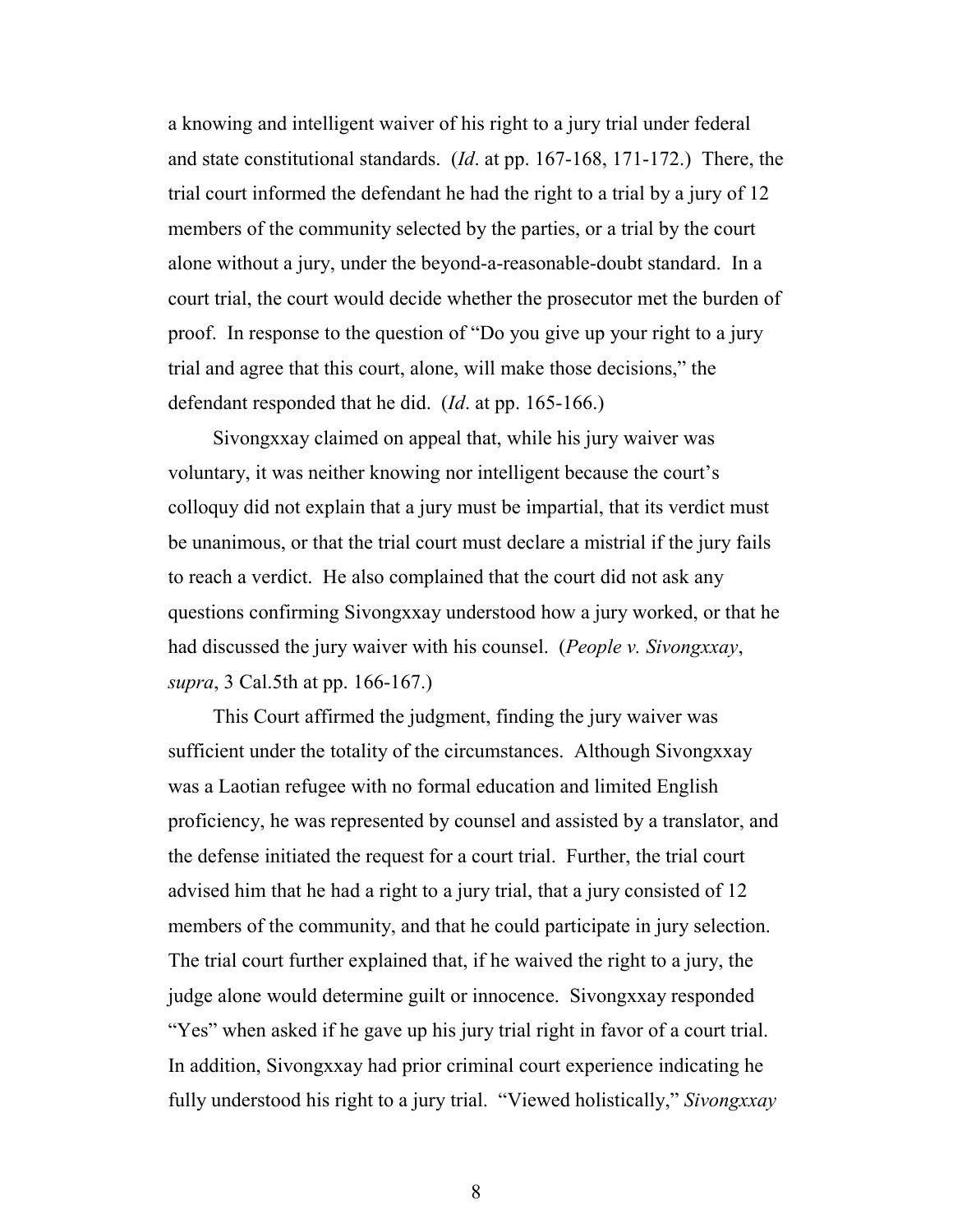held, "the circumstances surrounding defendant's jury waiver demonstrate that it was knowing and intelligent." (3 Cal.5th at pp. 167-168.)

In *Sivongxxay*, this Court noted the United States Supreme Court had never held that a defendant had the right to be "canvassed" about his waiver either generally or according to a formula, and that the California Supreme Court had "never insisted that a jury waiver colloquy invariably must discuss juror impartiality, the unanimity requirement, or both for an ensuing waiver to be knowing and intelligent," even though in many cases in which a jury waiver was upheld, the defendant was advised that the 12 jurors must unanimously agree on their verdict. (3 Cal.5th at p. 168.) However, *Sivongxxay* held that, under the totality of the circumstances standard, "the presence or absence of a reference in a colloquy" to the unanimity or impartiality characteristics of jury trials "is not necessarily determinative of whether a waiver meets constitutional standards." (*Ibid*.)

Finally, the court "recommended" that in the future "trial courts advise a defendant of the basic mechanics of a jury trial in a waiver colloquy, including but not necessarily limited to the facts that (1) a jury is made up of 12 members of the community; (2) a defendant through his or her counsel may participate in jury selection; (3) all 12 jurors must unanimously agree in order to render a verdict; and (4) if a defendant waives the right to a jury trial, a judge alone will decide his or her guilt or innocence." (*People v. Sivongxxay*, *supra*, 3 Cal.5th at p. 169.)

Two months later, in *People v. Daniels* (2017) 3 Cal.5th 961, a plurality of the court found that the defendant validly waived jury trial as to the guilt and special circumstance phases (per Corrigan, J., with two Justices concurring and one Justice concurring in the result), but a different plurality found that the jury waiver on the penalty phase was invalid (per Cuellar, J. with two Justices concurring and one Justice concurring in the result). The court again rejected imposition of rigid formulae or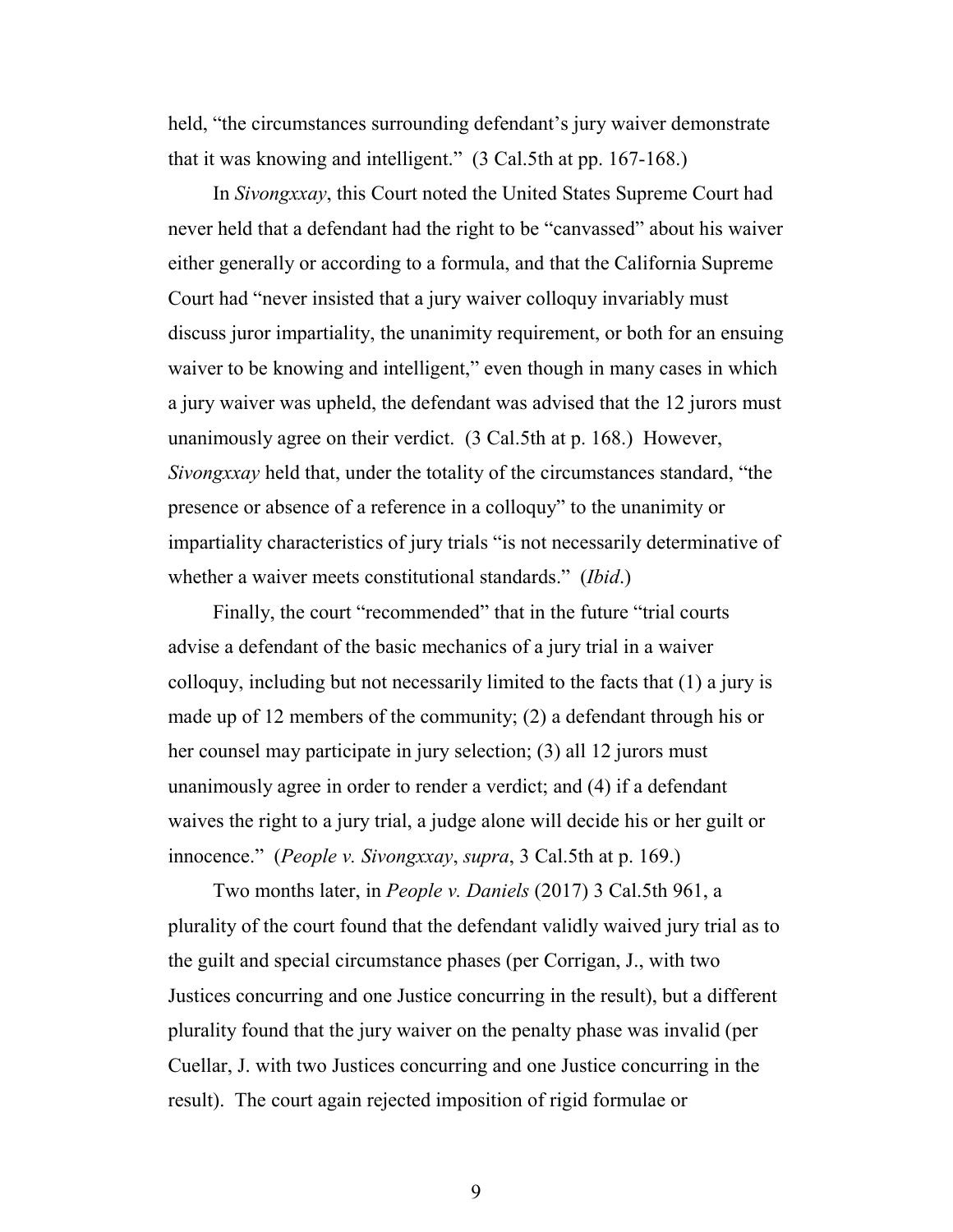specification of particular words a court must use to ensure a knowing and intelligent jury waiver. (*Id.* at pp. 992 [lead opn. of Cuellar, J.], 1018 [conc. & dis. opn. of Corrigan, J.].) Daniels, unlike Sivongxxay and appellant Morelos, was not the initiating force behind the jury waiver. He waived counsel and confirmed a trial date, then two weeks later, the court asked if he preferred to proceed by a jury trial or a court trial. Daniels selected a court trial. (*Id*. at p. 993.)

The court orally advised Daniels that the judge alone, instead of a jury, would make determinations in the different phases of his capital trial. The court admonished Daniels that, in the event of waiver, the judge alone would determine whether Daniels was guilty, whether special circumstances were true, and whether the appropriate punishment was death. . . .

(*Id.* at p. 994.) Justice Corrigan explained that:

Here, Daniels personally entered an express waiver of his right to jury trial three separate times: twice before trial began and a third time before the start of the penalty phase. During the colloquy, the trial court informed Daniels that he had a right to be tried by a jury made up of members of the community and that, if he waived jury trial, the court alone would determine the issues of guilt, special circumstances, and penalty. Daniels stated no fewer than 15 times that he understood the jury trial right he was giving up. He unwaveringly assured the court that he understood the nature of the proceedings and the decisions he had made. He specifically expressed his confidence that he would receive a fair trial before the judge who would hear his case. He was no stranger to criminal proceedings. Approximately a decade before, when represented by counsel, he had thrice pleaded guilty after being informed that he was entitled to a unanimous verdict of 12 jurors on the question of guilt. The totality of these circumstances demonstrates a knowing and intelligent waiver of the jury trial right.

(*Id*. at pp. 1011-1012 [conc. & dis. opn. of Corrigan, J.].)

The court orally confirmed the desire to forego a jury when the guilt phase commenced, and obtained express waivers of jury before each phase. (*People v. Daniels*, *supra*, 3 Cal.5th at p. 995.) The plurality finding the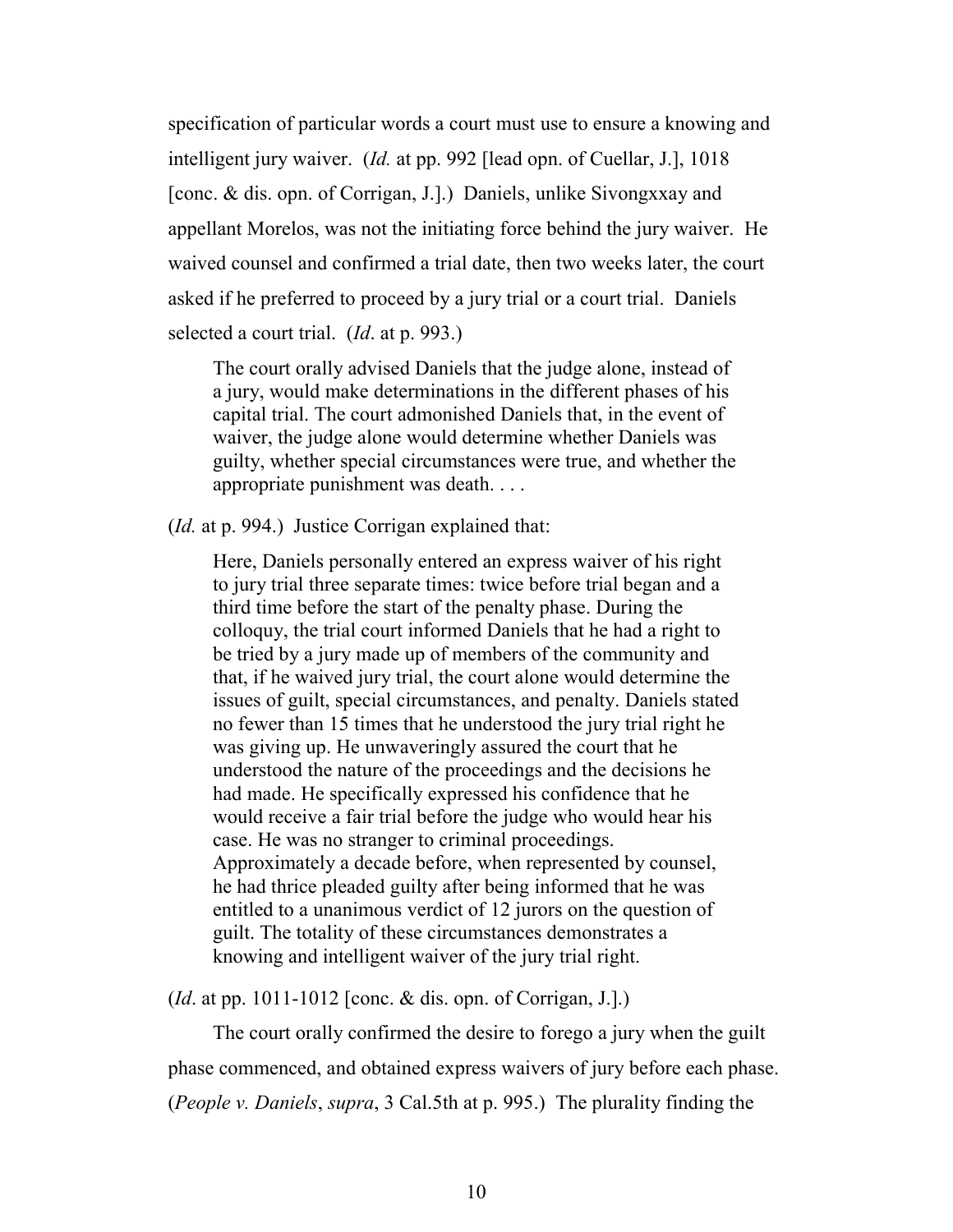penalty phase waiver invalid noted that "although the court provided Daniels another opportunity to opt for a jury trial right before the penalty phase, it did not describe any aspect of a jury's role in the penalty phase or otherwise add to what had been conveyed to Daniels earlier in the trial." (*Id*. at p. 1004.) The plurality focused on the "societal interest in the integrity of the capital process," and found it threatened by a procedure that did not explain the jury's role in reaching a determination about the appropriate penalty. (*Id*. at pp. 1004-1006.)

### **C. Appellant's Jury Waiver Was Valid for Each Stage of the Proceedings**

Appellant approaches this Court's recent cases as if this the recommendations for future trial courts in *Sivongxxay* determine the present outcome. First, appellant's understanding of these concepts is shown by the record. Second, even if proof of an aspect we found wanting, *Sivongxxay* and *Daniels* support a finding that appellant's waiver of a jury in favor of a court trial at each stage of the proceedings was knowing and intelligent. As set forth in the respondent's brief, appellant was following a plan, step by step, to control his own destiny, by first establishing his competence, next asserting his *Faretta* rights, then waiving his right to a jury in favor of a bench trial for the guilt phase, special circumstance findings, and penalty phase of trial. As in *Sivongxxay*, the motion to waive a jury was instigated by appellant Morelos. When Judge Ball said he would only approve a bench trial for the guilt phase, but would insist on a jury for the penalty phase, appellant located a judge in the county who would agree to preside over a bench trial on all phases of the trial. All three determinations were discussed during the waiver. (RT [08/11/1995] 48 ["12 individuals to make the factual determination both as to your guilt and in the event that that jury would find you guilty and determine one or more special circumstances to be true, that you would have a constitutional right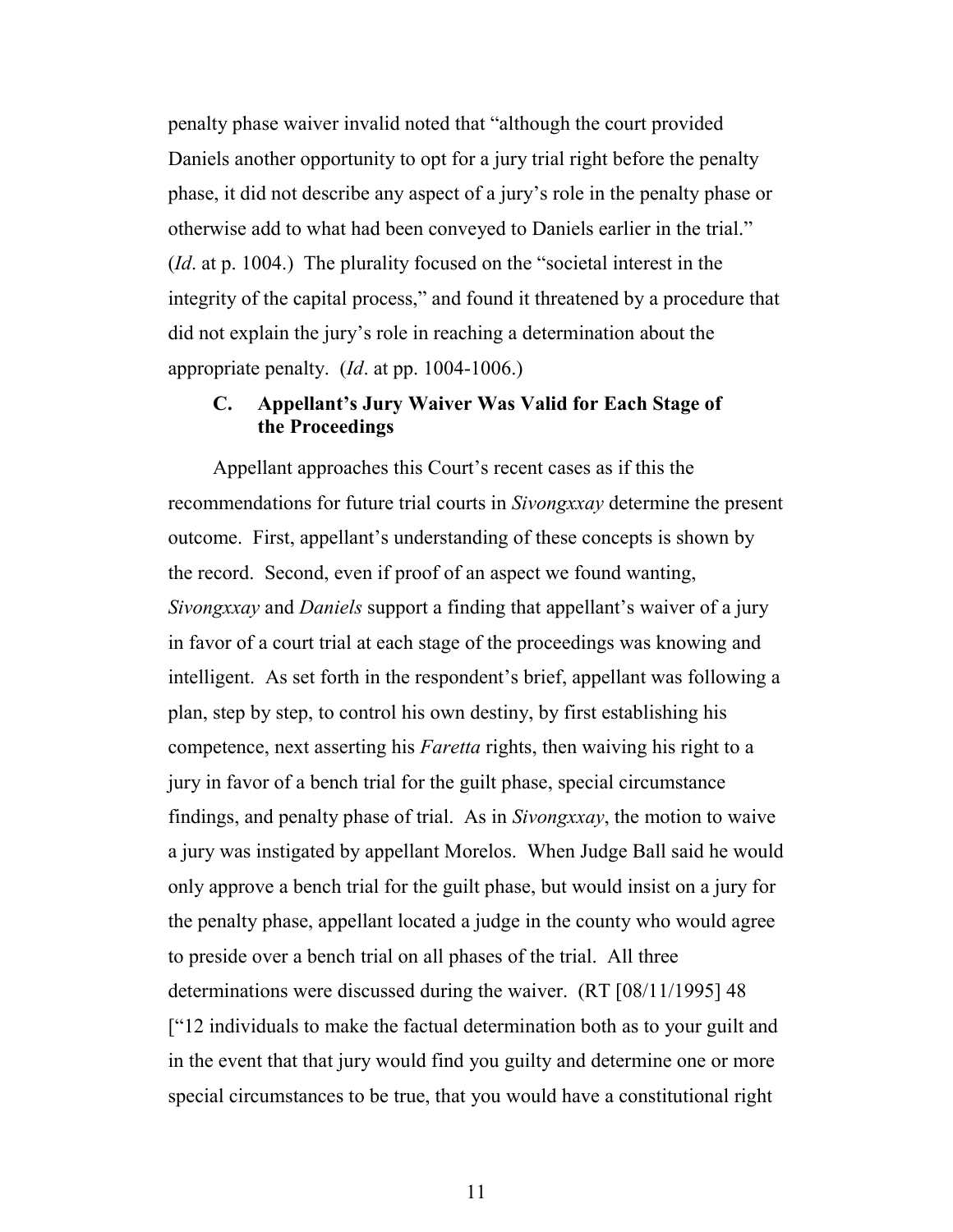to a jury to determine the penalty for which the crimes would be punishable"].)

The factors for future trial courts to make clear were made clear in this case. Appellant was well aware that a jury involves 12 persons charged with determining whether he is guilty, whether one or more special circumstances have been proven, and whether death or life in prison without parole is the appropriate penalty. (RT [7/19/1995] 7; RT [08/11/1995] 48.) He was aware that he would participate in any jury selection. (RT [7/27/1995] 30 [discussing jury selection by a pro per].) He understood that the court alone would make any the guilt, special circumstance, and penalty determinations in the event of a jury waiver, requesting in particular that Judge Creed be that court.

Appellant had considerable prior criminal experience, indicating he knew precisely the nature of the right he was waiving. He is educated, English-speaking, and literate. He was twice questioned about his understanding of his jury rights, whether he had been informed about them, and whether he was giving them up willingly, knowingly, and freely. First he was questioned on voir dire at his *Faretta* hearing concerning his taking responsibility for enforcing his jury rights, among others. (RT [7/19/1995] 5 [Appellant answered yes to the following question: "you have initialed and indicated to me that you understand each of your constitutional rights . . . . I want to be absolutely sure that you understand what each of them are. You understand that you have a right to a public, speedy trial and trial by a jury  $\ldots$ ?") Appellant initiated the topic of jury waiver. ((RT) [07/21/1995] 19.) Then there was considerable discussion about whether Judge Ball would accept a jury waiver that included the penalty phase, as he believed a jury should determine the appropriate penalty if the case got to that point. (RT [8/2/1995] 34, 36-37, 43.) Both appellant's motion to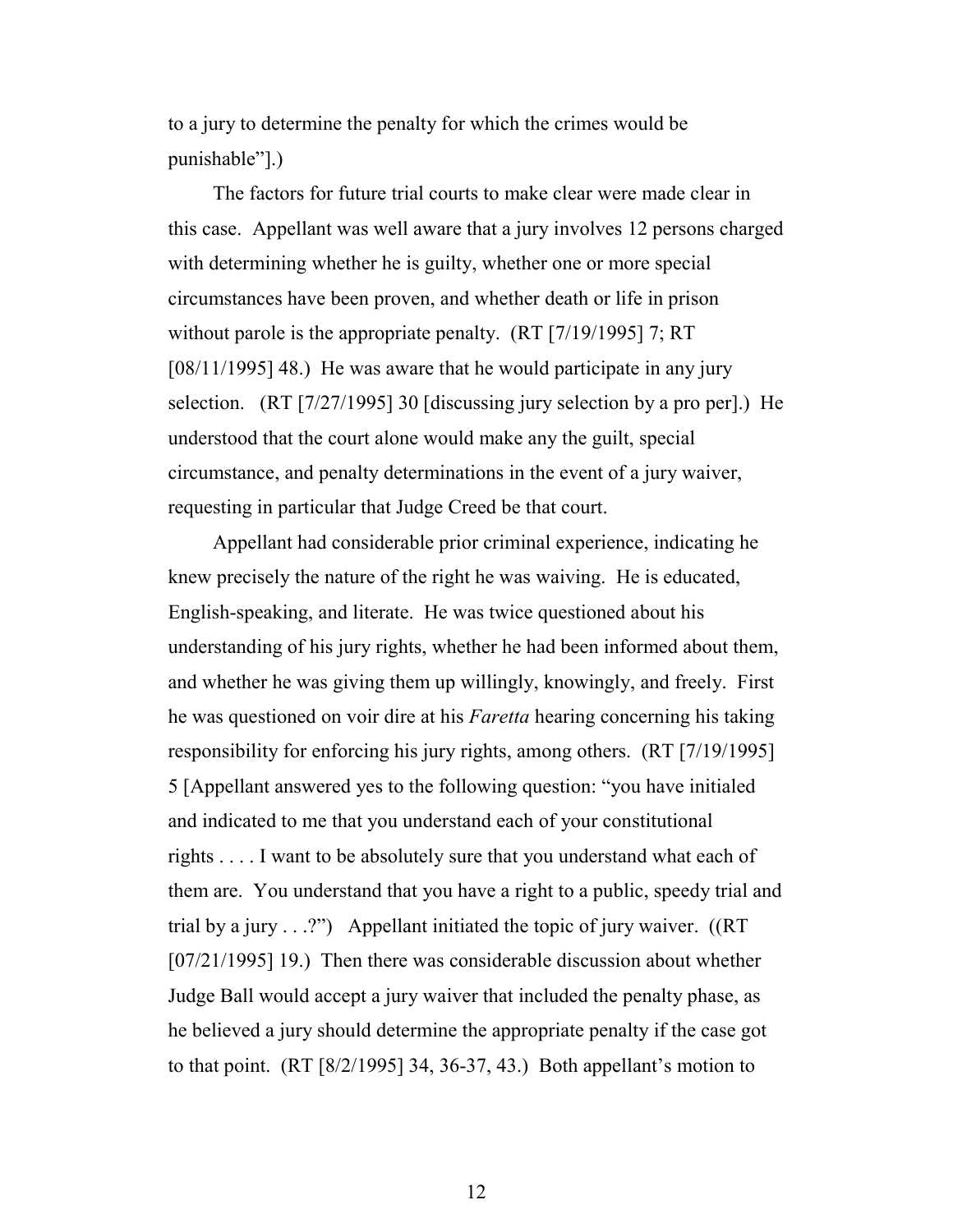represent himself (3CT 404 et seq.) and his motion to waive jury establish this was a course of action he deliberately pursued.

The above discussion of *Sivongxxay* demonstrates that nothing in this Court's opinion compels reversal here. Appellant had a right to represent himself, exercised it, and thus was not represented by counsel as he entered the waiver. However, he had discussed it with counsel while represented, and his understanding of his jury right was established not only when he waived jury, but when he successfully moved to represent himself. The court assured itself that when appellant took over his own representation it was with his eyes open and with full understanding of all the trial rights to which he was entitled and over which he would exercise control; he would determine whether to exercise or waive those rights. Moreover, like the defendant in *Sivongxxay*, appellant's probation report demonstrated his literacy, noted his prior experience with the criminal justice system, and suggested that he fully understood the jury system. Indeed, the instant case compares favorably with *Sivongxxay* in that the record contains no indication appellant had any problem understanding or expressing himself in his native English language. Appellant personally expressed a desire to waive his right to a jury trial and have the court decide the facts, including the special circumstances, and the penalty. He set conditions on his waiver, including that he go before Judge Creed. He managed his time waivers closely to achieve his goals without unduly burdening his speedy trial rights. Given the totality of the circumstances, appellant's waiver was knowing, intelligent, well-informed and well-managed. *Sivongxxay* affirms that appellant sufficiently and properly waived his right to a jury trial in favor of a court trial.

Nothing in *Daniels* changes that analysis. The key factors that convinced a plurality of this Court to reverse the penalty determination in *Daniels* are not present here. Appellant understood that the jury would not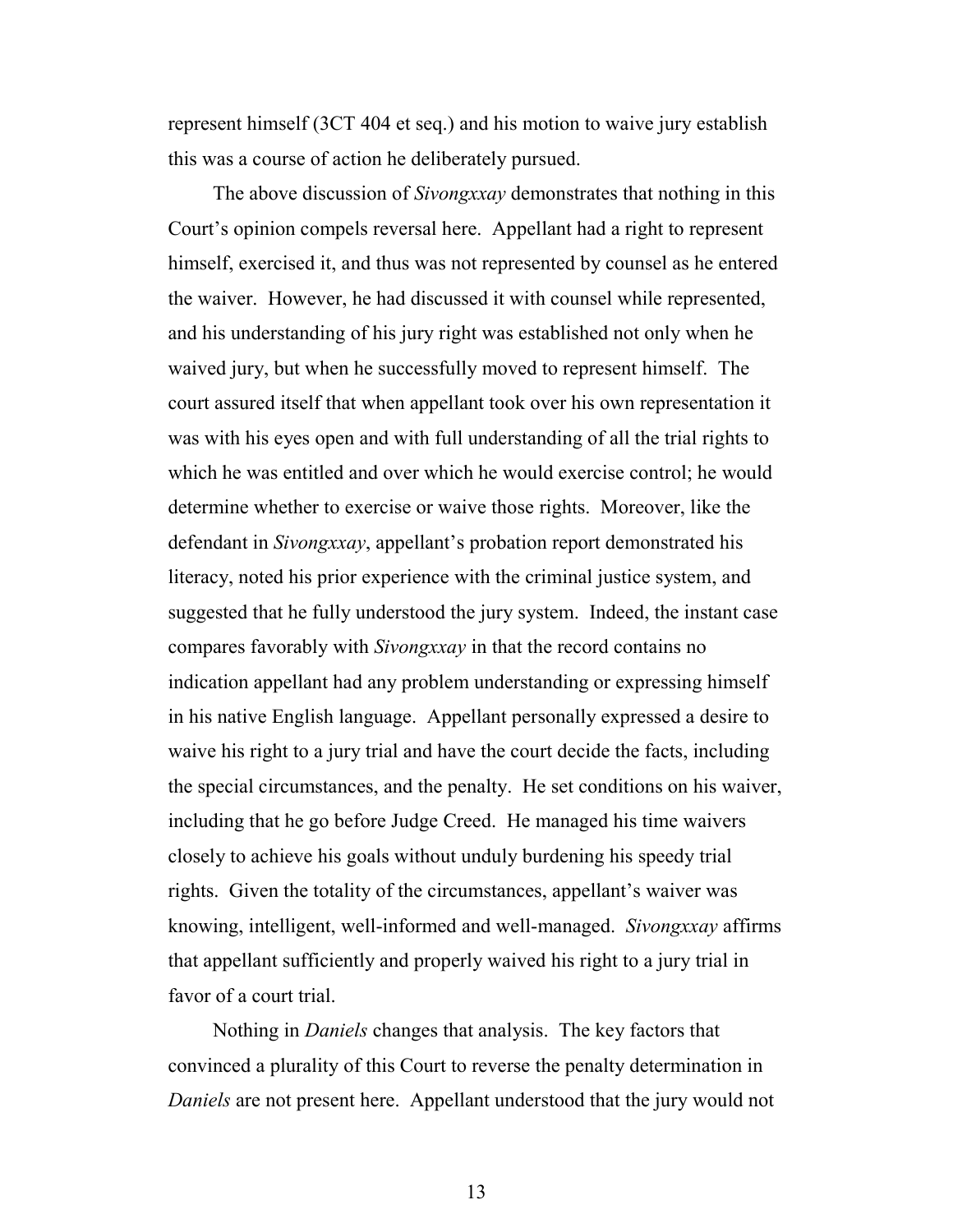only make the factual determinations, but also, should he be found guilty, and should the special circumstances be found true, decide the appropriate penalty to punish those offenses. Nothing about this plea threatened the societal interest in the integrity of the capital process. Appellant proceeded thoughtfully, step by step, and according to his plan, to demonstrate he was capable of understanding his rights, competent to manage them, and knowledgeable about them. When he waived his right to a jury at the guilt phase, for the special circumstance determination, and for the penalty phase, it was a voluntary, knowing, deliberate, intelligent and wellinformed decision.

#### **CONCLUSION**

For the foregoing reasons, and those stated in respondent's brief, the judgment should be affirmed.

Dated: April 4, 2018 Respectfully submitted,

XAVIER BECERRA Attorney General of California GERALD A. ENGLER Chief Assistant Attorney General RONALD S. MATTHIAS Senior Assistant Attorney General SARAH J. FARHAT Deputy Attorney General

/s/ Catherine A. Rivlin

CATHERINE A. RIVLIN Supervising Deputy Attorney General *Attorneys for Respondent*

SF1996XS0002 41960616.docx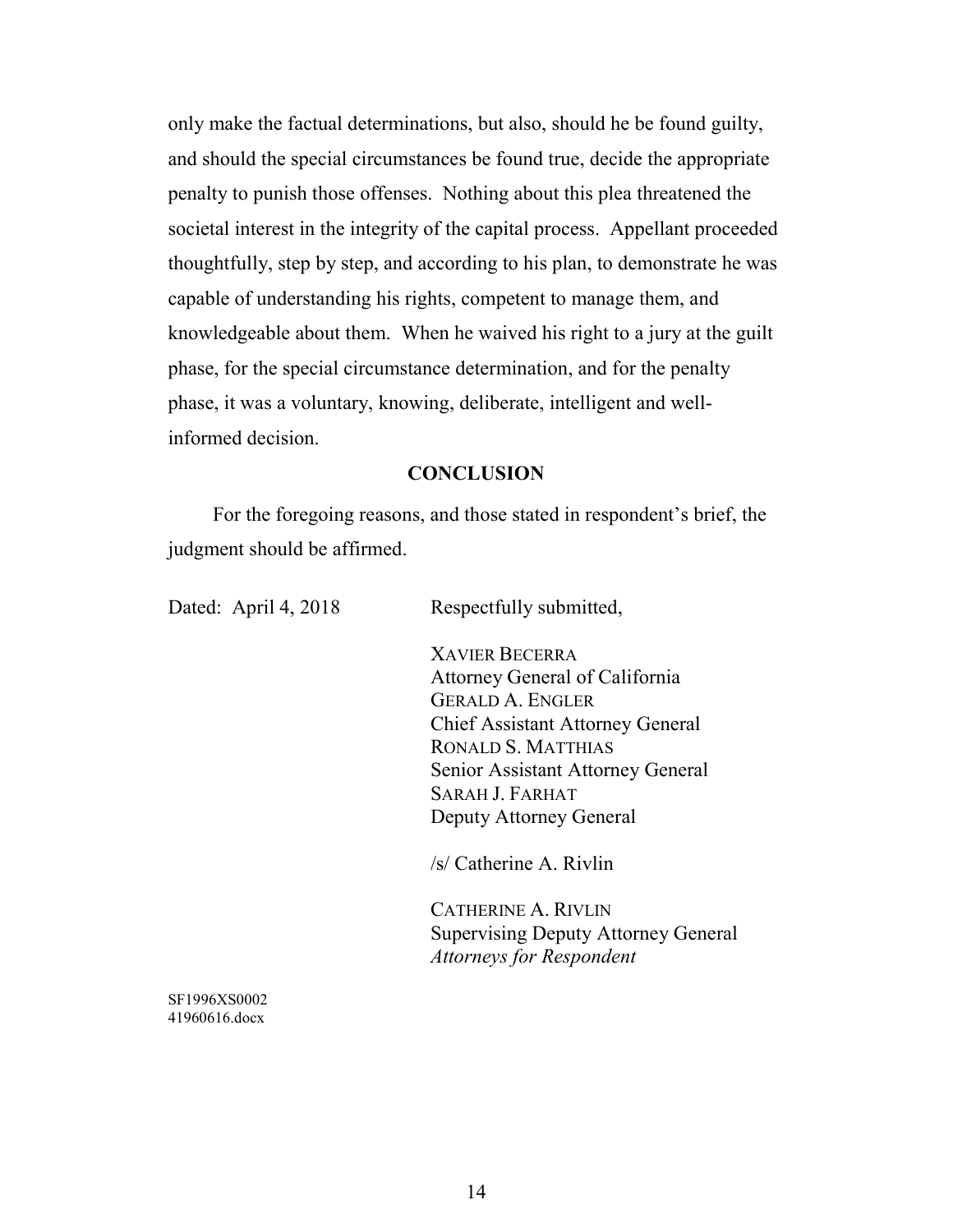## **CERTIFICATE OF COMPLIANCE**

I certify that the attached SUPPLEMENTAL RESPONDENT'S BRIEF uses a 13 point Times New Roman font and contains 3,521 words.

Dated: April 4, 2018 XAVIER BECERRA

Attorney General of California

/s/ Catherine A. Rivlin

CATHERINE A. RIVLIN Supervising Deputy Attorney General Attorneys for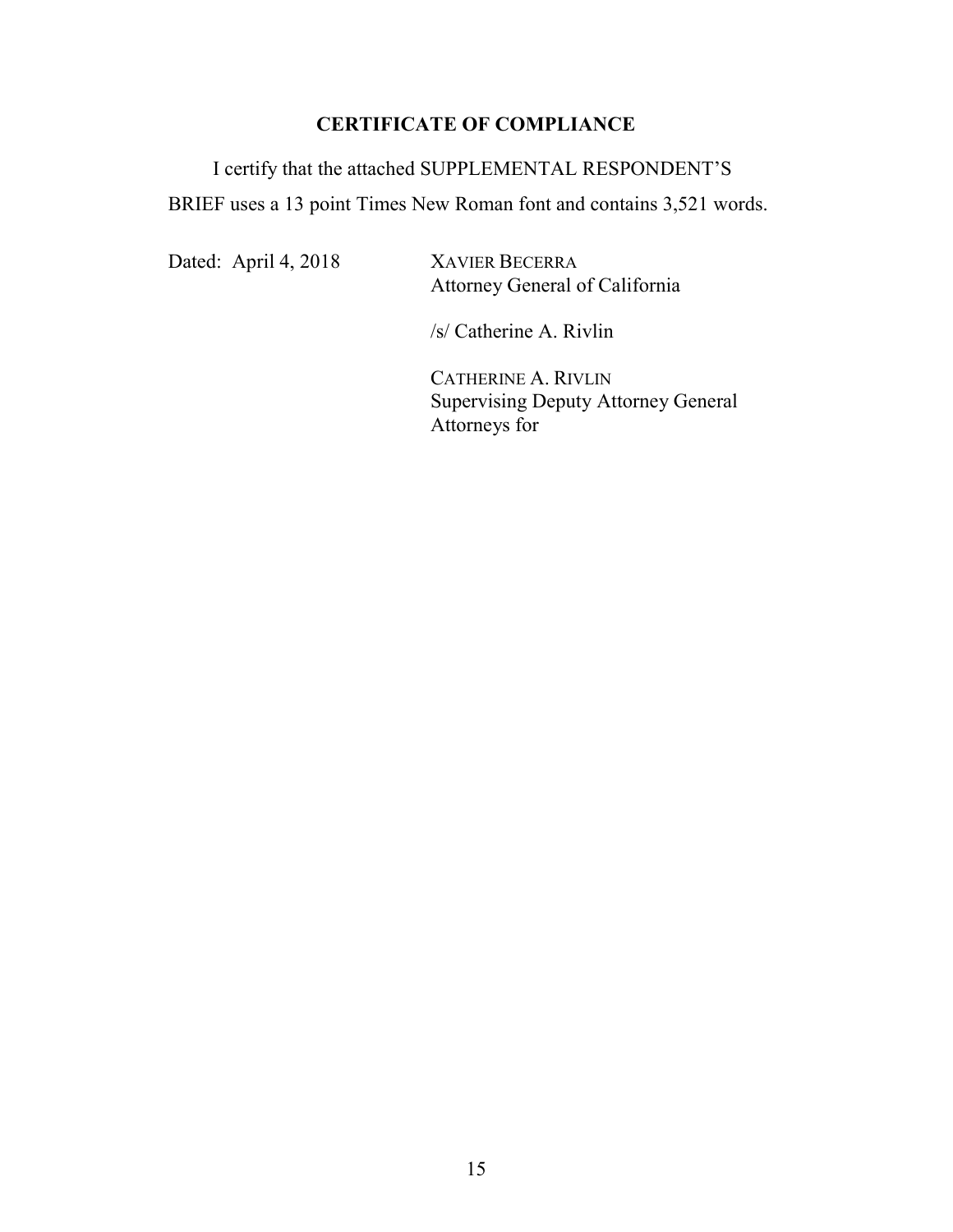### **DECLARATION OF ELECTRONIC SERVICE AND SERVICE BY U.S. MAIL**

Case Name: *People v. Valdamir F. Morelos*

No.: **S051968**

I declare:

I am employed in the Office of the Attorney General, which is the office of a member of the California State Bar, at which member's direction this service is made. I am 18 years of age or older and not a party to this matter. I am familiar with the business practice at the Office of the Attorney General for collecting and processing electronic and physical correspondence. In accordance with that practice, correspondence placed in the internal mail collection system at the Office of the Attorney General is deposited with the United States Postal Service with postage thereon fully prepaid that same day in the ordinary course of business. Correspondence that is submitted electronically is transmitted using the TrueFiling electronic filing system. Participants who are registered with TrueFiling will be served electronically. Participants in this case who are not registered with TrueFiling will receive hard copies of said correspondence through the mail via the United States Postal Service or a commercial carrier.

On April 4, 2018, I electronically served the attached

### **SUPPLEMENTAL RESPONDENT'S BRIEF**

by transmitting a true copy via this Court's TrueFiling system. Because one or more of the participants in this case have not registered with the Court's TrueFiling system or are unable to receive electronic correspondence, on April 4, 2018, I placed a true copy thereof enclosed in a sealed envelope in the internal mail collection system at the Office of the Attorney General at 455 Golden Gate Avenue, Suite 11000, San Francisco, CA 94102-7004, addressed as follows:

Kathleen Scheidel Served via TrueFiling.com e-mail Address: kathleen.scheidel@ospd.ca.gov

CAP - SF California Appellate Project (SF) 101 Second Street, Suite 600 San Francisco, CA 94105-3647

The Honorable Jeffrey F. Rosen District Attorney Santa Clara County District Attorney's **Office** 70 W. Hedding Street San Jose, CA 95110

Sara Theiss Served via TrueFiling.com e-mail Address: sara.theiss@ospd.ca.gov

Sixth Appellate District Court of Appeal of the State of California 333 West Santa Clara Street, Suite 1060 San Jose, CA 95113

County of Santa Clara Criminal Division - Hall of Justice Superior Court of California Hall of Justice Attention: Criminal Clerk's Office 191 North First Street San Jose, CA 95113-1090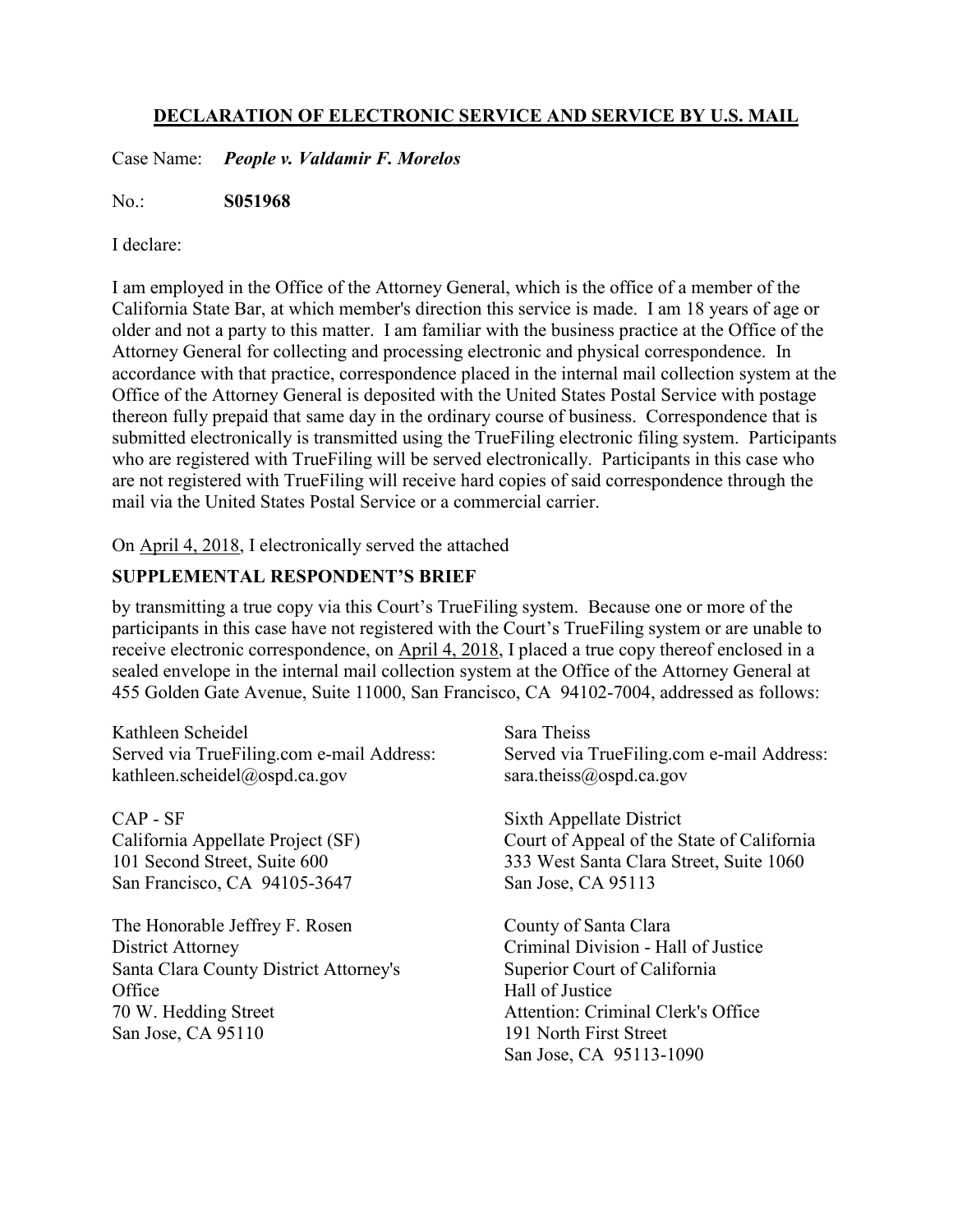I declare under penalty of perjury under the laws of the State of California the foregoing is true and correct and that this declaration was executed on April 4, 2018, at San Francisco, California.

N. Newlin /s/ N. Newlin /s/ N. Newlin /s/ N. Newlin /signature /s/ N. Newlin /signature /s/ N. Newlin /signature /s/ N. Newlin /signature /s/ N. Newlin /signature /s/ N. Newlin /signature /s/ N. Newlin /signature /s/ N. Ne Signature

SF1996XS0002 41980799.docx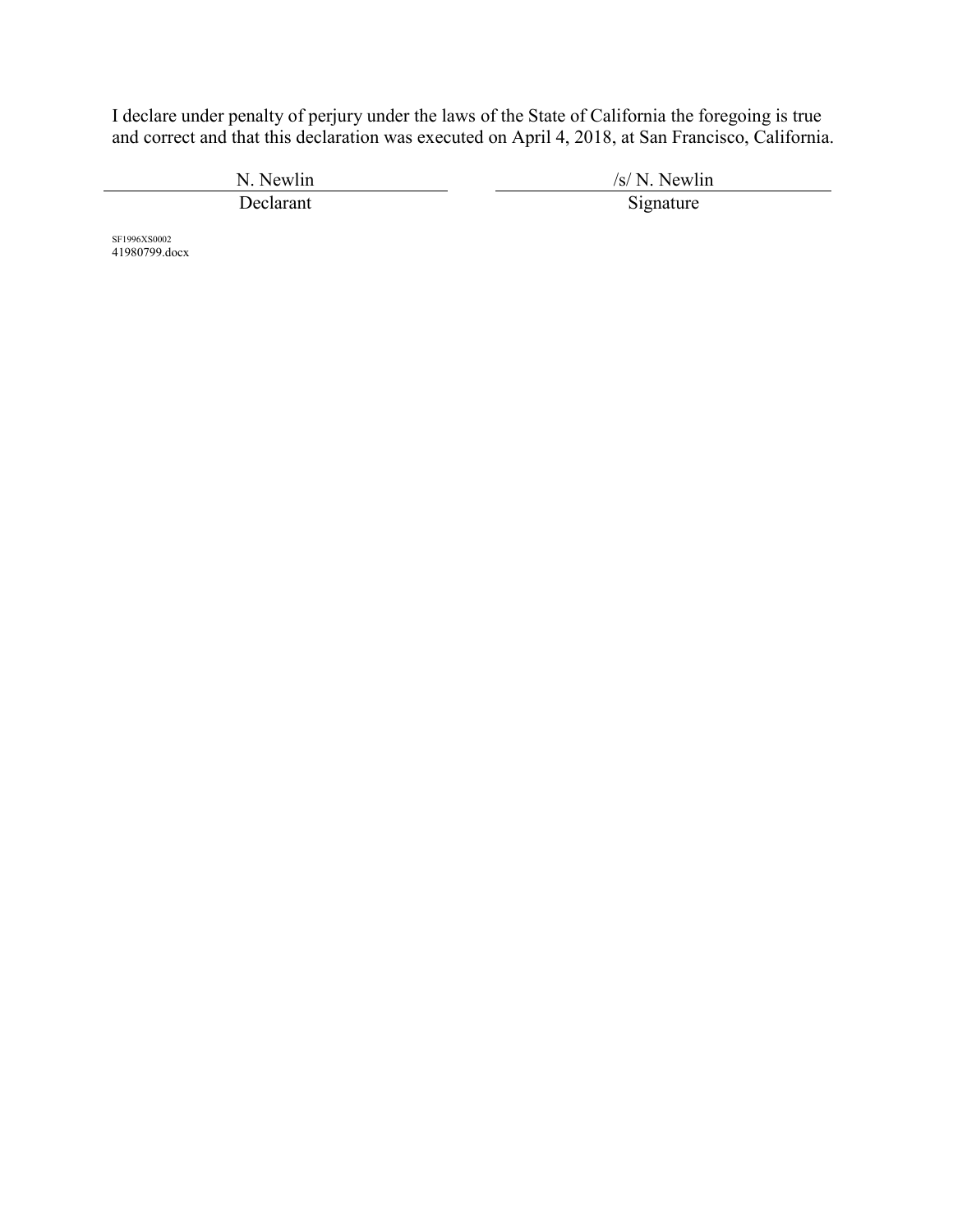#### **STATE OF CALIFORNIA**

Supreme Court of California

## *PROOF OF SERVICE*

## **STATE OF CALIFORNIA**

Supreme Court of California

## Case Name:**PEOPLE v. MORELOS (VALDAMIR FRED)** Case Number:**S051968**

Lower Court Case Number:

- 1. At the time of service I was at least 18 years of age and not a party to this legal action.
- 2. My email address used to e-serve: **Catherine.Rivlin@doj.ca.gov**
- 3. I served by email a copy of the following document(s) indicated below:

Title(s) of papers e-served:

| <b>Filing Type</b>        | <b>Document Title</b>   |
|---------------------------|-------------------------|
| <b>SUPPLEMENTAL BRIEF</b> | S051968 Supplemental RB |

Service Recipients:

| <b>Person Served</b>                                                                                            | <b>Email Address</b>              | <b>Type</b> | Date /<br>Time                             |
|-----------------------------------------------------------------------------------------------------------------|-----------------------------------|-------------|--------------------------------------------|
| Office Of The State Public Defender - Ok<br>Kathleen M. Scheidel, Assistant State Public Defender<br><b>SFD</b> | kathleen.scheidel@ospd.ca.gov e-  |             | 4/4/2018<br>$\text{Service}$ 5:26:43<br>PM |
| Office Of The State Public Defender - Ok<br>Kathleen M. Scheidel, Assistant State Public Defender<br><b>SFD</b> | docketing@opsd.ca.gov             | le-         | 4/4/2018<br>$\text{Service}$ 5:26:43<br>PM |
| California Department of Justice Docket Unit<br>California Dept of Justice, Office of the Attorney General      | $SFAG.Docketing$ @doj.ca.gov      | $e-$        | 4/4/2018<br>$\text{Service}$ 5:26:43<br>PM |
| Catherine Rivlin<br>California Dept of Justice, Office of the Attorney General<br>115210                        | Catherine.Rivlin@doj.ca.gov       | le-         | 4/4/2018<br>$\text{Service}$ 5:26:43<br>PM |
| Kathleen Scheidel<br>Office of the State Public Defender<br>141290                                              | kathleen.scheidel@ospd.ca.gov e-  |             | 4/4/2018<br>$\text{Service}$ 5:26:43<br>PM |
| <b>OSPD</b> Docketing<br>Office of the State Public Defender<br>000000                                          | $docketing(\partial)$ ospd.ca.gov | le-         | 4/4/2018<br>$\text{Service}$ 5:26:43<br>PM |
| Sara Theiss<br>Office of the State Public Defender<br>159587                                                    | sara.theiss@ospd.ca.gov           | le-         | 4/4/2018<br>$\text{Service}$ 5:26:43<br>PM |

This proof of service was automatically created, submitted and signed on my behalf through my agreements with TrueFiling and its contents are true to the best of my information, knowledge, and belief.

I declare under penalty of perjury under the laws of the State of California that the foregoing is true and correct.

--